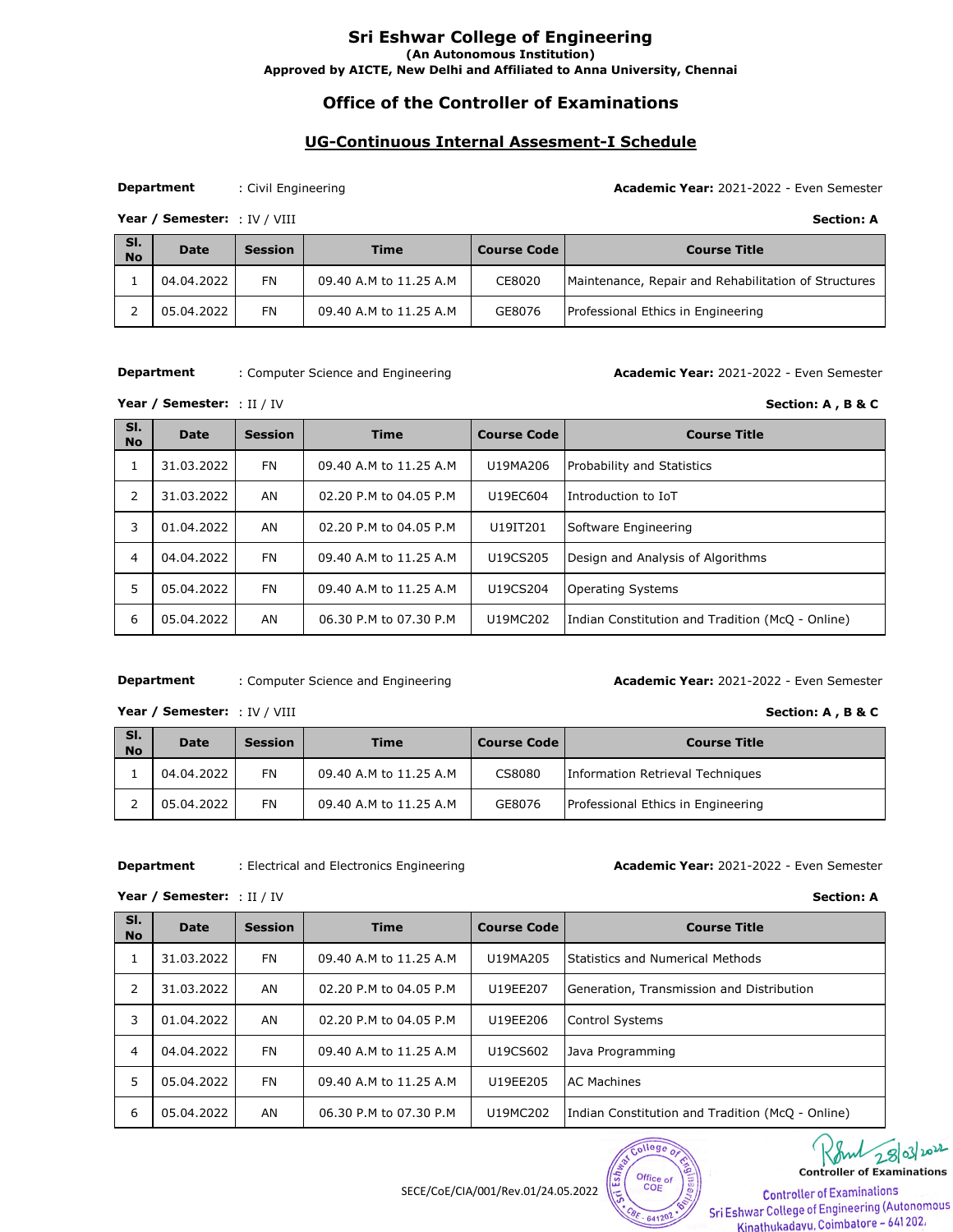# **Office of the Controller of Examinations**

## **UG-Continuous Internal Assesment-I Schedule**

**Department**

: Electrical and Electronics Engineering **Academic Year:** 2021-2022 - Even Semester

: IV / VIII **Section: A** Year / Semester: : IV / VIII

| SI.<br><b>No</b> | <b>Date</b> | <b>Session</b> | <b>Time</b>            | <b>Course Code</b> | <b>Course Title</b>                                           |
|------------------|-------------|----------------|------------------------|--------------------|---------------------------------------------------------------|
|                  | 04.04.2022  | <b>FN</b>      | 09.40 A.M to 11.25 A.M | EE8015             | Electrical Energy Generation, Utilization and<br>Conservation |
|                  | 05.04.2022  | <b>FN</b>      | 09.40 A.M to 11.25 A.M | EE8018             | Microcontroller Based System Design                           |

**Department**

: Electronics and Communications Engineering **Academic Year:** 2021-2022 - Even Semester

**Section: A, B & C** 

**Section: A, B & C** 

Year / Semester: : II / IV

| SI.<br><b>No</b> | <b>Date</b> | <b>Session</b> | <b>Time</b>            | <b>Course Code</b> | <b>Course Title</b>                              |
|------------------|-------------|----------------|------------------------|--------------------|--------------------------------------------------|
|                  | 31.03.2022  | <b>FN</b>      | 09.40 A.M to 11.25 A.M | U19MA206           | Probability and Statistics                       |
| 2                | 31.03.2022  | AN             | 02.20 P.M to 04.05 P.M | U19IT609           | Mobile App Development                           |
| 3                | 01.04.2022  | AN             | 02.20 P.M to 04.05 P.M | U19EC206           | Microprocessor and Microcontrollers              |
| 4                | 04.04.2022  | <b>FN</b>      | 09.40 A.M to 11.25 A.M | U19EC205           | Communication Therory                            |
| 5                | 05.04.2022  | <b>FN</b>      | 09.40 A.M to 11.25 A.M | U19EC207           | Digital Signal Processing                        |
| 6                | 05.04.2022  | AN             | 06.30 P.M to 07.30 P.M | U19MC202           | Indian Constitution and Tradition (McQ - Online) |

#### : Electronics and Communications Engineering **Academic Year:** 2021-2022 - Even Semester **Department**

Year / Semester: : IV / VIII

| SI.<br><b>No</b> | <b>Date</b> | <b>Session</b> | <b>Time</b>            | <b>Course Code</b> | <b>Course Title</b>                |
|------------------|-------------|----------------|------------------------|--------------------|------------------------------------|
|                  | 04.04.2022  | FN             | 09.40 A.M to 11.25 A.M | EC8094             | Satellite communication            |
|                  | 05.04.2022  | <b>FN</b>      | 09.40 A.M to 11.25 A.M | GE807              | Professional ethics in engineering |

#### **Department**

Year / Semester: : II / IV

#### : Mechanical Engineering **Academic Year:** 2021-2022 - Even Semester

college<sub>o</sub>

Office of

641202

: II / IV **Section: A**

| SI.<br><b>No</b> | <b>Date</b> | <b>Session</b> | <b>Time</b>            | <b>Course Code</b> | <b>Course Title</b>                                  |
|------------------|-------------|----------------|------------------------|--------------------|------------------------------------------------------|
| 1                | 31.03.2022  | <b>FN</b>      | 09.40 A.M to 11.25 A.M | U19ME205           | Strength of Materials                                |
| 2                | 31.03.2022  | AN             | 02.20 P.M to 04.05 P.M | U19ME206           | Kinematics of Machinery                              |
| 3                | 01.04.2022  | AN             | 02.20 P.M to 04.05 P.M | U19ME207           | Thermal Engineering                                  |
| 4                | 04.04.2022  | <b>FN</b>      | 09.40 A.M to 11.25 A.M | U19ME208           | <b>Engineering Metrology and Measurements</b>        |
| 5                | 05.04.2022  | <b>FN</b>      | 09.40 A.M to 11.25 A.M | U19MA207           | Numerical Methods and Partial Differential Equations |
| 6                | 05.04.2022  | AN             | 06.30 P.M to 07.30 P.M | U19MC201           | Environmental Science (McQ - Online)                 |

SECE/CoE/CIA/001/Rev.01/24.05.2022 **COE** Controller of Examinations<br>Sri Eshwar College of Engineering (Autonomous Kinathukadayu, Coimbatore - 641 202.

28/03/2022

**Controller of Examinations**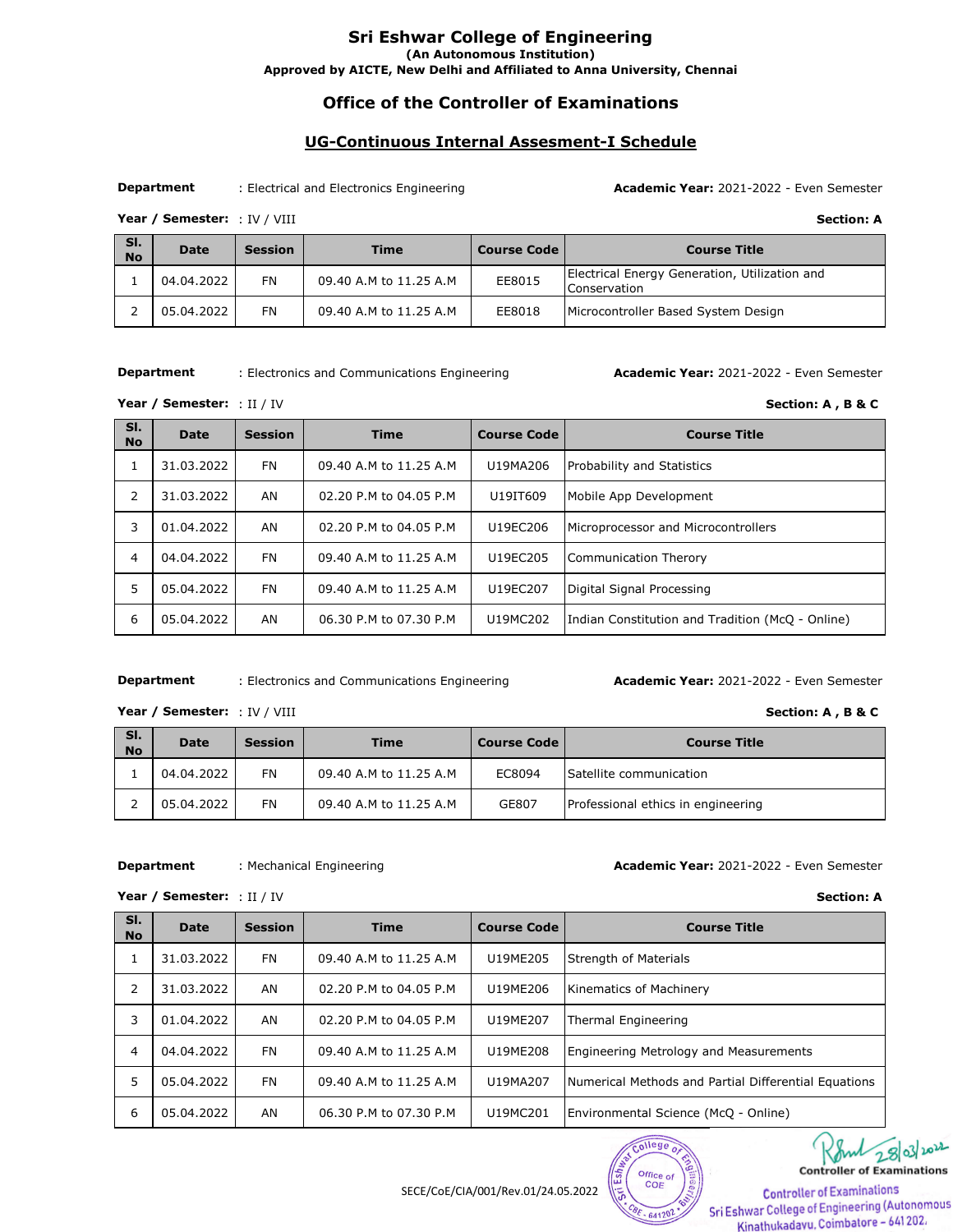# **Office of the Controller of Examinations**

## **UG-Continuous Internal Assesment-I Schedule**

### **Department**

: Mechanical Engineering **Academic Year:** 2021-2022 - Even Semester

Section: A& B

Year / Semester: : IV / VIII

| SI.<br><b>No</b> | <b>Date</b> | <b>Session</b> | <b>Time</b>            | <b>Course Code</b> | <b>Course Title</b>             |
|------------------|-------------|----------------|------------------------|--------------------|---------------------------------|
|                  | 04.04.2022  | FN             | 09.40 A.M to 11.25 A.M | MG8591             | Principles of Management        |
|                  | 05.04.2022  | <b>FN</b>      | 09.40 A.M to 11.25 A.M | IE8693             | Production Planning and Control |

#### **Department**

: Computer Communication Engineering **Academic Year:** 2021-2022 - Even Semester

: II / IV **Section: A** Year / Semester: : II / IV

| SI.<br><b>No</b> | <b>Date</b> | <b>Session</b> | <b>Time</b>            | <b>Course Code</b> | <b>Course Title</b>                              |
|------------------|-------------|----------------|------------------------|--------------------|--------------------------------------------------|
|                  | 31.03.2022  | <b>FN</b>      | 09.40 A.M to 11.25 A.M | U19MA206           | Probability and Statistics                       |
| 2                | 31.03.2022  | AN             | 02.20 P.M to 04.05 P.M | U19IC201           | Mobile App Development                           |
| 3                | 01.04.2022  | AN             | 02.20 P.M to 04.05 P.M | U19CS203           | Object oriented programming                      |
| 4                | 04.04.2022  | <b>FN</b>      | 09.40 A.M to 11.25 A.M | U19CS205           | Design and analysis of Algorithms                |
| 5                | 05.04.2022  | <b>FN</b>      | 09.40 A.M to 11.25 A.M | U19CS202           | Data Base Mangement System                       |
| 6                | 05.04.2022  | AN             | 06.30 P.M to 07.30 P.M | U19MC202           | Indian Constitution and Tradition (McQ - Online) |

#### : B.Tech - Information Technology **Academic Year:** 2021-2022 - Even Semester **Department**

: II / IV **Section: A**  Year / Semester: : II / IV

| SI.<br><b>No</b> | <b>Date</b> | <b>Session</b> | <b>Time</b>            | <b>Course Code</b> | <b>Course Title</b>               |
|------------------|-------------|----------------|------------------------|--------------------|-----------------------------------|
|                  | 31.03.2022  | FN             | 09.40 A.M to 11.25 A.M | U19IT201           | Software Engineering              |
| 2                | 31.03.2022  | AN             | 02.20 P.M to 04.05 P.M | U19MA206           | <b>Probability and Statistics</b> |
| 3                | 01.04.2022  | AN             | 02.20 P.M to 04.05 P.M | U19EC604           | Introduction to IoT               |
| 4                | 04.04.2022  | FN             | 09.40 A.M to 11.25 A.M | U19CS204           | <b>Operating Systems</b>          |
| 5                | 05.04.2022  | FN             | 09.40 A.M to 11.25 A.M | U19CS205           | Design and Analysis of Algorithms |

### **Department**

: Artificial Intelligence and Data Science **Academic Year:** 2021-2022 - Even Semester

| Year / Semester: : II / IV |  |  |
|----------------------------|--|--|
|----------------------------|--|--|

| : II / IV | <b>Section: A</b> |
|-----------|-------------------|
|-----------|-------------------|

| SI.<br><b>No</b> | <b>Date</b> | <b>Session</b> | <b>Time</b>            | <b>Course Code</b> | <b>Course Title</b>                              |
|------------------|-------------|----------------|------------------------|--------------------|--------------------------------------------------|
| 1                | 31.03.2022  | <b>FN</b>      | 09.40 A.M to 11.25 A.M | U19IT201           | Software Engineering                             |
| 2                | 31.03.2022  | AN             | 02.20 P.M to 04.05 P.M | U19MA206           | Probability and Statistics                       |
| 3                | 01.04.2022  | AN             | 02.20 P.M to 04.05 P.M | U19EC604           | Introduction to IoT                              |
| 4                | 04.04.2022  | <b>FN</b>      | 09.40 A.M to 11.25 A.M | U19AD604           | Introduction to Data Science                     |
| 5                | 05.04.2022  | <b>FN</b>      | 09.40 A.M to 11.25 A.M | U19CS205           | Design and Analysis of Algorithms                |
| 6                | 05.04.2022  | AN             | 06.30 P.M to 07.30 P.M | U19MC202           | Indian Constitution and Tradition (McQ - Online) |

 $Co<sub>1</sub>$ 

641202

28/03/2022 **Controller of Examinations** 

SECE/CoE/CIA/001/Rev.01/24.05.2022 **Controller of Examinations**<br>Controller of Examinations<br>Sri Eshwar College of Engineering (Autonomous Kinathukadayu Coimbatore - 641 202.